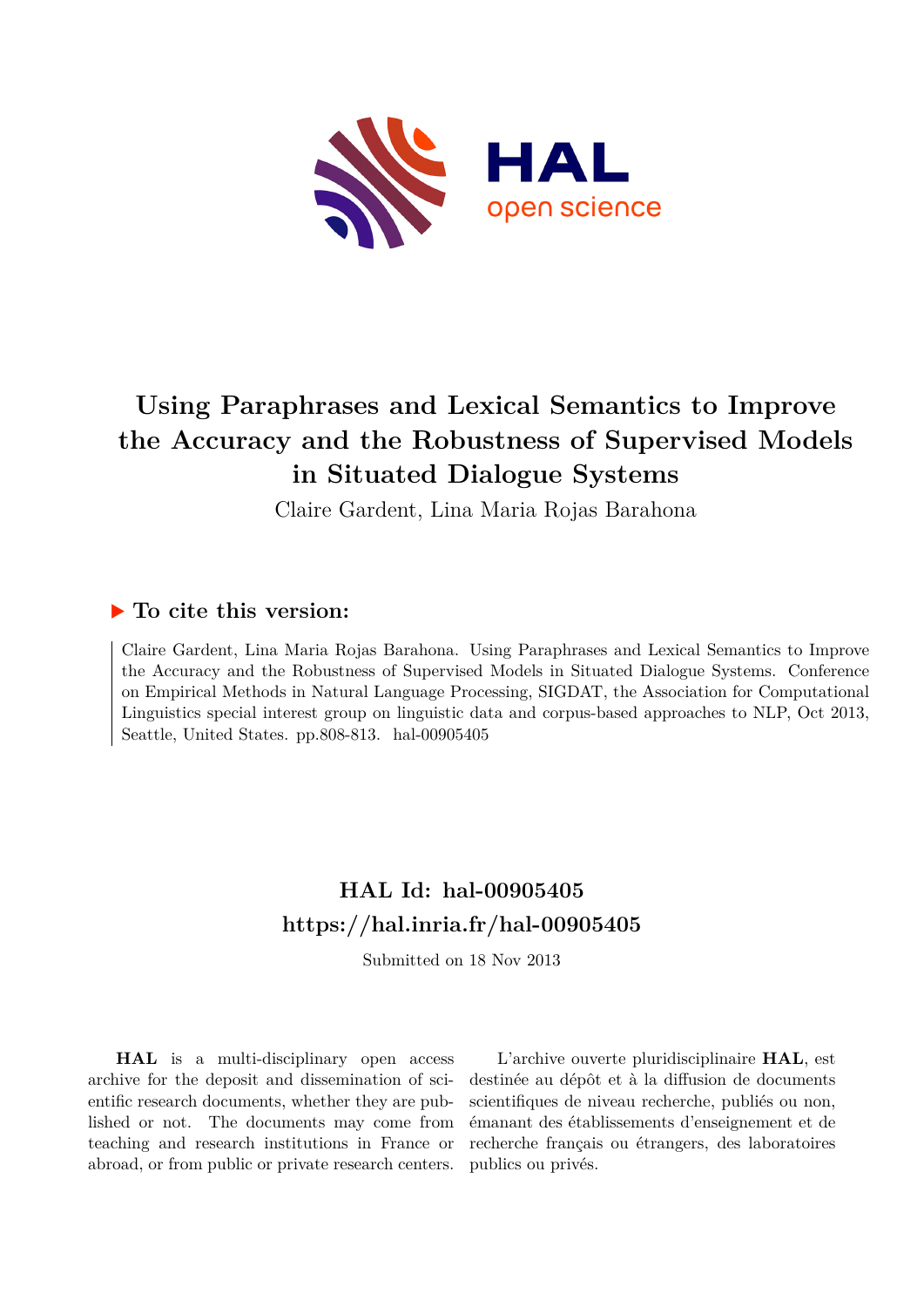### Using Paraphrases and Lexical Semantics to Improve the Accuracy and the Robustness of Supervised Models in Situated Dialogue Systems

Claire Gardent CNRS/LORIA, Nancy claire.gardent@loria.fr

Lina M. Rojas Barahona Université de Lorraine/LORIA, Nancy lina.rojas@loria.fr

#### Abstract

This paper explores to what extent lemmatisation, lexical resources, distributional semantics and paraphrases can increase the accuracy of supervised models for dialogue management. The results suggest that each of these factors can help improve performance but that the impact will vary depending on their combination and on the evaluation mode.

#### 1 Introduction

One strand of work in dialog research targets the rapid prototyping of virtual humans capable of conducting a conversation with humans in the context of a virtual world. In particular, question answering (QA) characters can respond to a restricted set of topics after training on a set of dialogs whose utterances are annotated with dialogue acts (Leuski and Traum, 2008).

As argued in (Sagae et al., 2009), the size of the training corpus is a major factor in allowing QA characters that are both robust and accurate. In addition, the training corpus should arguably be of good quality in that (i) it should contain the various ways of expressing the same content (paraphrases) and (ii) the data should not be skewed. In sum, the ideal training data should be large (more data is better data) ; balanced (similar amount of data for each class targeted by the classifier) and varied (it should encompass the largest possible number of paraphrases and synonyms for the utterances of each class).

In this paper, we explore different ways of improving and complementing the training data of a supervised QA character. We expand the size and the quality (less skewed data) of the training corpus using paraphrase generation techniques. We compare the performance obtained on lemmatised vs. non lemmatised data. And we investigate how various resources (synonym dictionaries, WordNet, distributional neighbours) can be used to handle unseen words at run time.

### 2 Related work

Previous work on improving robustness of supervised dialog systems includes detecting and handling out of domain utterances for generating feedback (Lane et al., 2004) ; using domain-restricted lexical semantics (Hardy et al., 2004) ; and work on manual data expansion (DeVault et al., 2011). Our work follows up on this research but provides a systematic investigation of how data expansion, lemmatisation and synonym handling impacts the performance of a supervised QA engine.

#### 3 Experimental Setup

We run our experiments on a dialog engine developed for a serious game called *Mission Plastechnologie*. In this game, the player must interact with different virtual humans through a sequence of 12 subdialogs, each of them occurring in a different part of the virtual world.

*Training Data.* The training corpus consists of around 1250 Human-Human dialogues which were manually annotated with dialog moves. As the following dialog excerpt illustrates, the dialogs are conducted in French and each dialog turn is manually annotated using a set of 28 dialog acts. For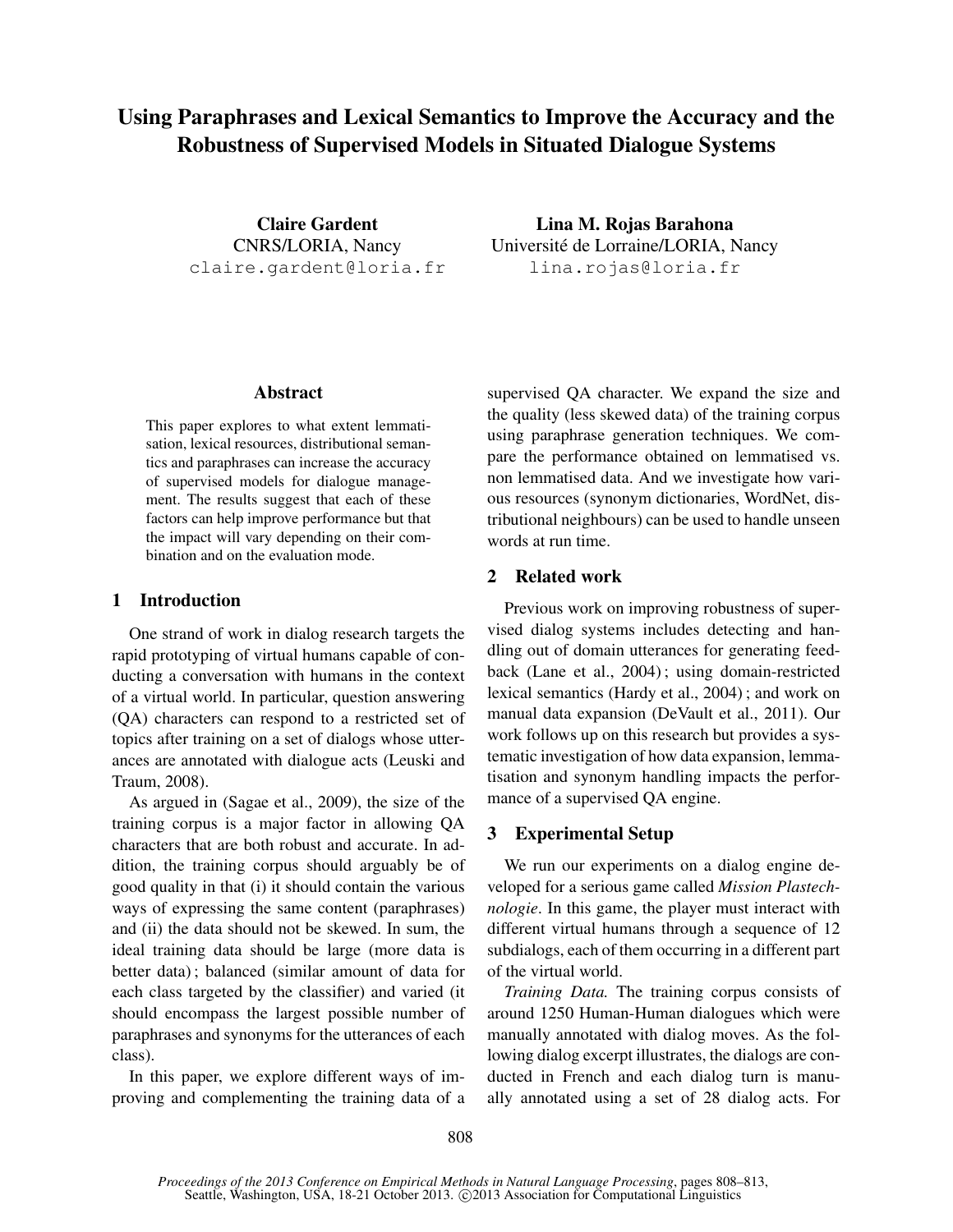a more detailed presentation of the training corpus and of the annotation scheme, the reader is referred to (Rojas-Barahona et al., 2012a)

dialog : 01\_dialogDirecteur-Tue Jun 14 11 :04 :23 2011

>M.Jasper : Bonjour, je suis M.Jasper le directeur. || *greet*

*(Hello, I am the director, Mr. Jasper.)*

>**M.Jasper :** Qu'est-ce que je peux faire pour vous ? ||  $ask(task(X))$ *(What can I do for you ?)* >Lucas : je dois sauver mon oncle || *first\_step (I must rescue my uncle)* >M.Jasper : Pour faire votre manette, il vous faut

des plans. Allez voir dans le bureau d'études,

ils devraient y être. || *inform(do(first\_step))*

*(To build the joystick you will need the plans.*

*You will find them in the Designing Office.)*

>M.Jasper : Bonne Chance ! || *quit*

#### *(Good Luck !)*

*Dialog Systems* For our experiments, we use a hybrid dialog system similar to that described in (Rojas Barahona et al., 2012b; Rojas Barahona and Gardent, 2012). This system combines a classifier for interpreting the players utterances with an information state dialog manager which selects an appropriate system response based on the dialog move assigned by the classifier to the user turn. The classifier is a logistic regression classifier  $1$  which was trained for each subdialog in the game. The features used for training are the set of content words which are associated with a given dialog move and which remain after  $TF^*IDF^2$  filtering. Note that in this experiment, we do not use contextual features such as the dialog acts labeling the previous turns. There are two reasons for this. First, we want to focus on the impact of synonym handling, paraphrasing and lemmatisation on dialog management. Removing contextual features allows us to focus on how content features (content words) can be improved by these mechanisms. Second, when evaluating on the H-C corpus (see below), contextual features are often incorrect (because the system might incorrectly interpret and thus label a user turn). Excluding contextual features from training allows for a fair comparison between the H-H and the H-C evaluation.

*Test Data and Evaluation Metrics* We use accu-

racy (the number of correct classifications divided by the number of instances in the testset) to measure performance and we carry out two types of evaluation. On the one hand, we use 10-fold crossvalidation on the EmoSpeech corpus (H-H data). On the other hand, we report accuracy on a corpus of 550 Human-Computer (H-C) dialogues obtained by having 22 subjects play the game against the QA character trained on the H-H corpus. As we shall see below, performance decreases in this second evaluation suggesting that subjects produce different turns when playing with a computer than with a human thereby inducing a weak out-of-domain effect and negatively impacting classification. Evaluation on the H-H corpus therefore gives a measure of how well the techniques explored help improving the dialog engine when used in a real life setting.

Correspondingly, we use two different tests for measuring statistical significance. In the H-H evaluation, significance is computed using the Wilcoxon signed rank test because data are dependent and are not assumed to be normally distributed. When building the testset we took care of not including paraphrases of utterances in the training partition (for each paraphrase generated automatically we keep track of the original utterance), however utterances in both datasets might be generated by the same subject, since a subject completed 12 distinct dialogues during the game. Conversely, in the H-C evaluation, training (H-H data) and test (H-C data) sets were collected under different conditions with different subjects therefore significance was computed using the McNemar sign-test (Dietterich, 1998).

#### 4 Paraphrases, Synonyms and Lemmatisation

We explore three main ways of modifying the content features used for classification : lemmatising the training and the test data ; augmenting the training data with automatically acquired paraphrases ; and substituting unknown words with synonyms at run time.

Lemmatisation We use the French version of Treetagger<sup>3</sup> to lemmatise both the training and the test data. Lemmas without any filtering were used

<sup>1.</sup> We used MALLET (McCallum, 2002) for the LR classifier with L1 Regularisation.

<sup>2.</sup> TF\*IDF = Term Frequency\*Inverse Document Frequency

<sup>3.</sup> http://www.ims.uni-stuttgart.de/projekte/ corplex/TreeTagger/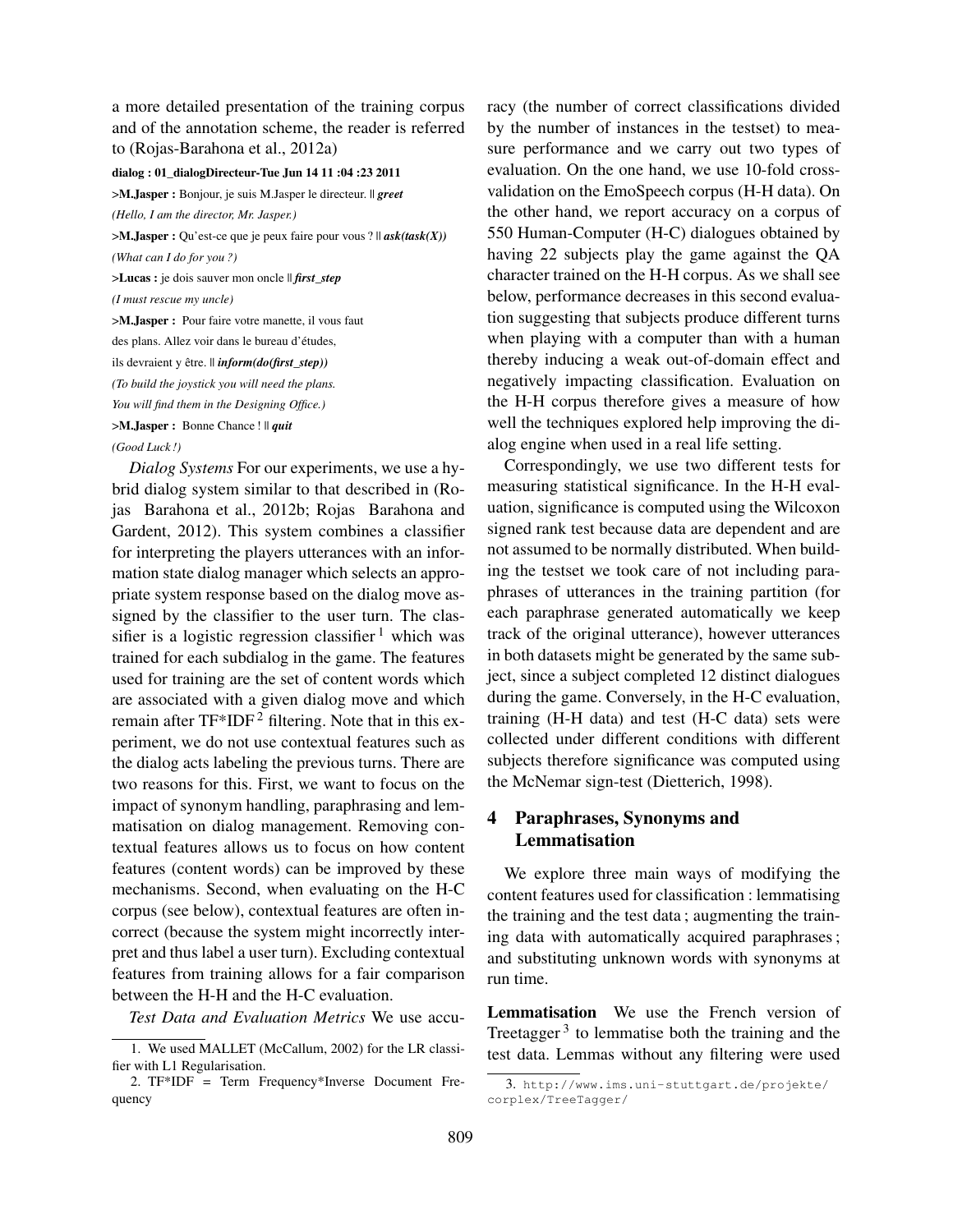to train classifiers. We then compare performance with and without lemmatisation. As we shall see, the lemma and the POS tag provided by TreeTagger are also used to lookup synonym dictionaries and EuroWordNet when using synonym handling at run time.

**Paraphrases :** (DeVault et al., 2011) showed that enriching the training corpus with manually added paraphrases increases accuracy. Here we exploit automatically acquired paraphrases and use these not only to increase the size of the training corpus but also to better balance it  $4$ . We proceed as follows.

First, we generated paraphrases using a pivot machine translation approach where each user utterance in the training corpus (around 3610 utterances) was translated into some target language and back into French. Using six different languages (English, Spanish, Italian, German, Chinese and Arabian), we generated around 38000 paraphrases. We used Google Translate API for translating.

| Category          | <b>Train Instances</b> | <b>Balanced Instances</b> |  |
|-------------------|------------------------|---------------------------|--|
| greet             | 24                     | 86                        |  |
| help              | 20                     | 82                        |  |
| yes               | 92                     | 123                       |  |
| no                | 55                     | 117                       |  |
| ack               | 73                     | 135                       |  |
| other             | 27                     | 89                        |  |
| quit              | 38                     | 100                       |  |
| find_plans        | 115                    | 146                       |  |
| job               | 26                     | 88                        |  |
| staff             | 15                     | 77                        |  |
| studies           | 20                     | 82                        |  |
| security_policies | 24                     | 86                        |  |
| $\mu$             | 44.08                  | 100.92                    |  |
| $\sigma$          | ±32.68                 | ±23.32                    |  |

TABLE 1: Skewed and Balanced Data on a sample subdialog. The category with lowest number of paraphrases is greet, with 62 paraphrases, hence  $l_p = 62$ . All categories were increased by 62 except find\_plans and yes that were increased by half : 31.

Second, we eliminate from these paraphrases, words that are likely to be incorrect lexical translations by removing words with low normalized term



FIGURE 1: Algorithm for augmenting the training data with paraphrases.

frequency  $(< 0.001$ ) across translations i.e., lexical translations given by few translations and/or translation systems. We then preprocessed the paraphrases in the same way the utterances of the initial training corpus were preprocessed i.e., utterances were unaccented, converted to lower-case and stop words were removed, the remaining words were filtered with TF\*IDF. After preprocessing, duplicates were removed.

Third, we added the paraphrases to the training data seeking to improve the balance between dialog moves per dialog, as shown in Figure 1. To this end, we look for the category  $c$  with the lowest number of paraphrases  $l_p$  (line 5). We then compute the deviation  $d_i$  for each dialog move  $c_i$  from the mean  $\mu$  in the original training set (line 9). If the deviation  $d_i$  is lower than the standard deviation then we add  $l_p$  number of paraphrases instances (line 11). Conversely, if  $d_i$  is higher than the standard deviation, we reduce the number of instances to be added by half  $\frac{l_p}{2}$  (line 13). Table 1 shows the original and the extended training data for the third sub-dialog in the Emospeech game. In this dialogue the player is supposed to ask information about the joystick plans  $(find\_plans,$  which is the mandatory goal). The categories cover mandatory and optional goals and general dialogue acts, such as greetings, asking for help, confirm and disconfirm, acknowledgment and out of topic questions (i.e. other).

Substituting Synonyms for Unknown Words A word is unknown, if it is a well-formed French

<sup>4.</sup> The Emospeech data is highly skewed with some classes being populated with many utterances and others with few.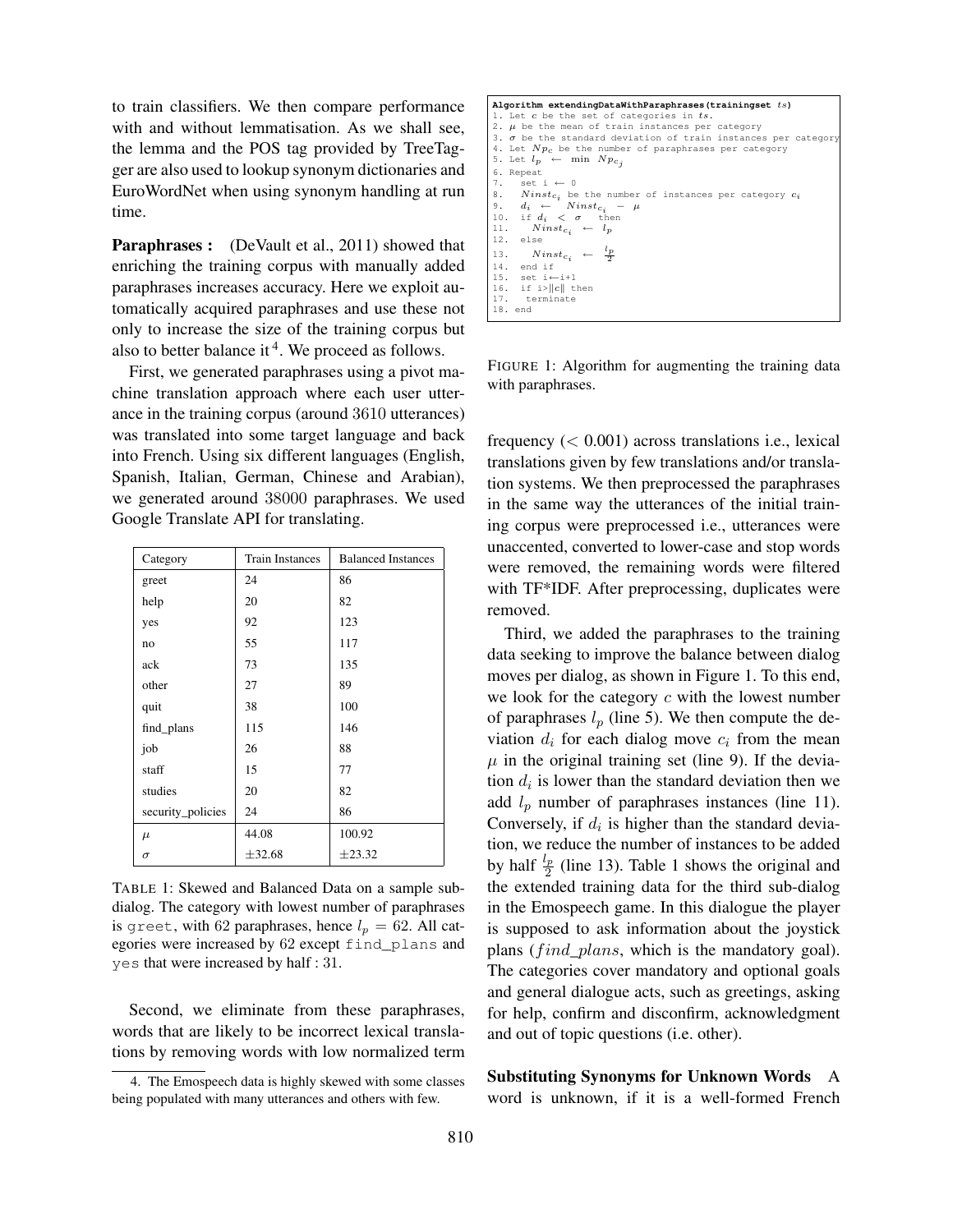word<sup>5</sup> and if it does not appear in the training corpus. Conversely, a word is known if it is not unknown.

When an unknown word  $w$  is detected in a player utterance at runtime, we search for a word  $w'$  which occurs in the training data and is either a synonym of  $w$  or a distributional neighbour. After disambiguation, we substitute the unknown word for the synonym.

To identify synonyms, we make use of two lexical resources namely, the French version of EuroWord-Net (EWN) (Vossen, 1998), which includes 92833 synonyms, hyperonyms and hyponyms pairs, and a synonym lexicon for French (DIC)<sup>6</sup> which contains 38505 lemmas and 254149 synonym pairs. While words are categorised into Noun, Verbs and Adjectives in EWN, DIC contains no POS tag information.

To identify distributional neighbours, we constructed semantic word spaces for each subdialog in the EmoSpeech corpus<sup>7</sup> using random indexing  $(RI)^8$  on the training corpus expanded with paraphrases. Using the cosine measure as similarity metrics, we then retrieve for any unknown word  $w$ , the word  $w'$  which is most similar to  $w$  and which appear in the training corpus.

For lexical disambiguation, two methods are compared. We use the POS tag provided by TreeTagger. In this case, disambiguation is syntactic only. Or we pick the synonym with highest probability based on a trigram language model trained on the H-H corpus <sup>9</sup>.

#### 5 Results and Discussion

Table 2 summarises the results obtained in four main configurations : (i) with and without paraphrases ; (ii) with and without synonym handling ; (iii) with and without lemmatisation ; and (iv) when combining lemmatisation with synonym handling. We also compare the results obtained when evaluating using 10-fold cross validation on the training data (H-H dialogs) vs. evaluating the performance of the system on H-C interactions.

Overall Impact The largest performance gain is obtained by a combination of the three techniques explored in this paper namely, data expansion, synonym handling and lemmatisation (+8.9 points for the cross-validation experiment and +2.3 for the H-C evaluation).

Impact of Lexical Substitution at Run Time Because of space restrictions, we do not report here the results obtained using lexical resources without lemmatisation. However, we found that lexical resources are only useful when combined with lemmatisation. This is unsurprising since synonym dictionaries and EuroWordNet only contain lemmas. Indeed when distributional neighbours are used, lemmatisation has little impact (e.g., 65.11% using distributional neighbours without lemmatisation on the H-H corpus without paraphrases vs. 66.41% when using lemmatisation).

Another important issue when searching for a word synonym concerns lexical disambiguation : the synonym used to replace an unknown word should capture the meaning of that word in its given context. We tried using a language model trained on the training corpus to choose between synonym candidates (i.e., selecting the synonym yielding the highest sentence probability when substituting that synonym for the unknown word) but did not obtain a significant improvement. In contrast, it is noticeable that synonym handling has a higher impact when using EuroWordNet as a lexical resource. Since EuroWordNet contain categorial information while the synonym dictionaries we used do not, this suggests that the categorial disambiguation provided by Tree-Tagger helps identifying an appropriate synonym in EuroWordNet.

Finally, it is clear that the lexical resources used for this experiment are limited in coverage and quality. We observed in particular that some words which are very frequent in the training data (and thus which could be used to replace unknown words) do not occur in the synonym dictionaries. For instance when using paraphrases and dictionaries (fourth row and

<sup>5.</sup> A word is determined to be a well-formed French word if it occurs in the LEFFF dictionary, a large-scale morphological and syntactic lexicon for French (Sagot, 2010)

<sup>6.</sup> DICOSYN (http ://elsap1.unicaen.fr/dicosyn.html).

<sup>7.</sup> We also used distributional semantics from the Gigaword corpus but the results were poor probably because of the very different text genre and domains between the the Gigaword and the MP game.

<sup>8.</sup> Topics are Dialog acts while documents are utterances ; we used the S-Space Package http://code.google.com/p/ airhead-research/wiki/RandomIndexing

<sup>9.</sup> We used SRILM (http://www.speech.sri.com/ projects/srilm)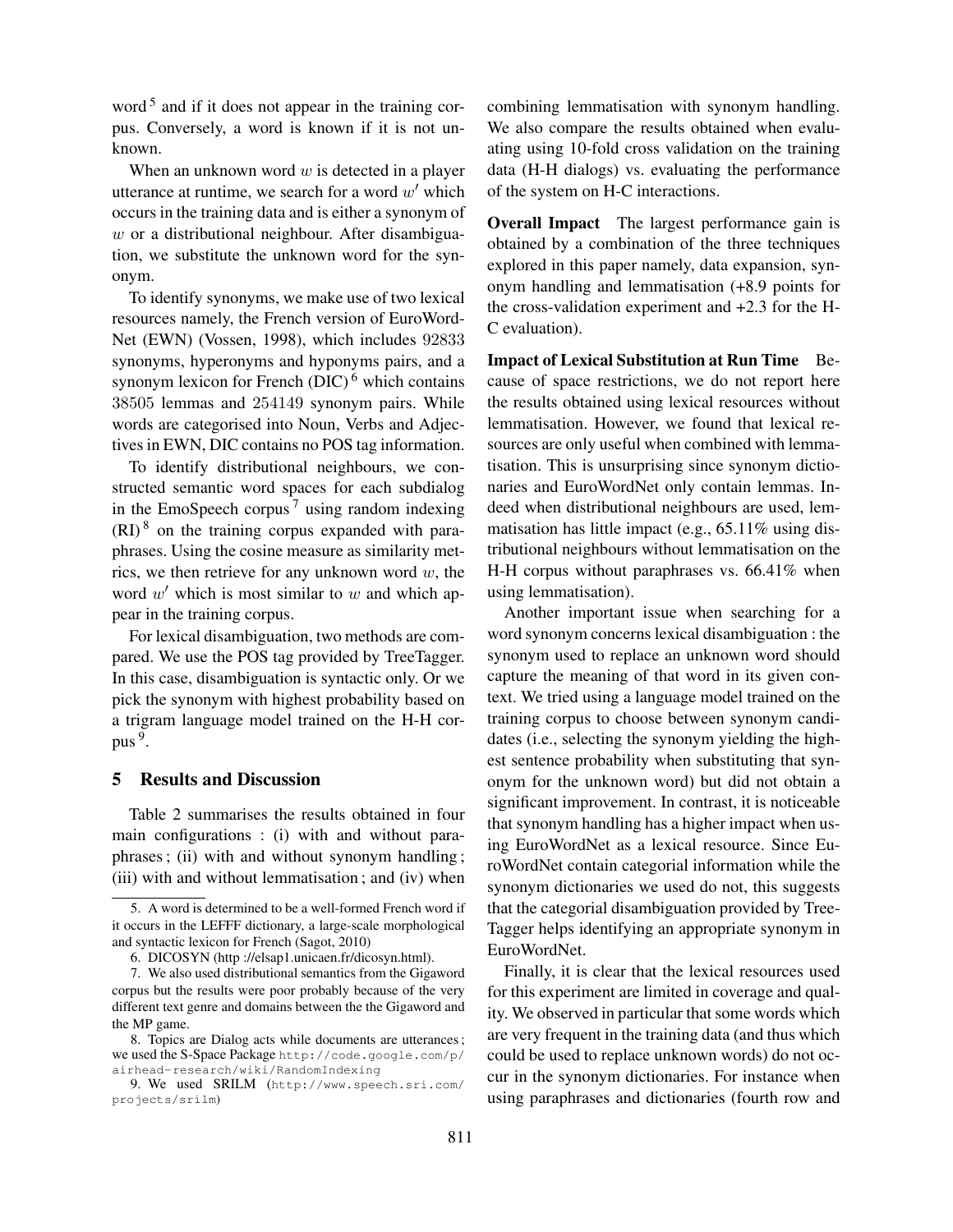| H      |                     | Lemmatisation       |                     |                      |                      |  |
|--------|---------------------|---------------------|---------------------|----------------------|----------------------|--|
| $H-H$  | Orig.               | Lemmas              | $+EWN$              | $+DIC$               | $+RI$                |  |
| Orig.  | $65.70\% \pm 5.62$  | $66.04\% \pm 6.49$  | $68.17\% \pm 6.98$  | $67.92\% \pm 4.51$   | $66.83\% \pm 5.92$   |  |
| Parap. | $70.89\% \pm 6.45$  | $74.31\% \pm 4.78*$ | $74.60\% \pm 5.99*$ | $73.07\% \pm 7.71*$  | $72.63\% \pm 5.82*$  |  |
| $H-C$  | Orig.               | Lemmas              | $+EWN$              | $+DIC$               | $+RI$                |  |
| Orig.  | $59.71\% \pm 16.42$ | $59.88\% \pm 7.19$  | $61.14\% \pm 16.65$ | $61.41\% \pm 16.59$  | $60.75\% \pm 17.39$  |  |
| Parap. | $59.82\% \pm 15.53$ | $59.48\% \pm 14.02$ | 61.70% $\pm$ 14.09* | $62.01\% \pm 14.37*$ | $61.16\% \pm 14.41*$ |  |

TABLE 2: Accuracy on the H-H and on the H-C corpus. The star denotes statistical significance with the Wilcoxon test  $(p < 0.005)$  used for the HH corpus and the McNemar test  $(p < 0.005)$  for the HC corpus.

fourth column in Table 2) 50% of the unknown words were solved, 17% were illformed and 33% remained unsolved. To compensate this deficiency, we tried combining the three lexical resources in various ways (taking the union or combining them in a pipeline using the first resource that would yield a synonym). However the results did not improve and even in some cases worsened due probably to the insufficient lexical disambiguation. Interestingly, the results show that paraphrases always improves synonym handling presumably because it increases the size of the known vocabulary thereby increasing the possibility of finding a known synonym.

In sum, synonym handling helps most when (i) words are lemmatised and (ii) unknown words can be at least partially (i.e., using POS tag information) disambiguated. Moreover since data expansion increases the set of known words available as potential synonyms for unknown words, combining synonym handling with data expansion further improves accuracy.

Impact of Lemmatisation When evaluating using cross validation on the training corpus, lemmatisation increases accuracy by up to 3.42 points indicating that unseen word forms negatively impact accuracy. Noticeably however, lemmatisation has no significant impact when evaluating on the H-C corpus. This in turn suggests that the lower accuracy obtained on the H-C corpus results not from unseen word forms but from unseen lemmas.

Impact of Paraphrases On the H-H corpus, data expansion has no significant impact when used alone. However it yields an increase of up to 8.27 points and in fact, has a statistically significant impact, for all configurations involving lemmatisation. Thus, data expansion is best used in combination with lemmatisation and their combination permits creating better, more balanced and more general training data. On the H-C corpus however, the impact is negative or insignificant suggesting that the decrease in performance on the H-C corpus is due to content words that are new with respect to the training data i.e., content words for which neither a synonym nor a lemma can be found in the expanded training data.

#### Conclusion

While classifiers are routinely trained on dialog data to model the dialog management process, the impact of such basic factors as lemmatisation, automatic data expansion and synonym handling has remained largely unexplored. The empirical evaluation described here suggests that each of these factors can help improve performance but that the impact will vary depending on their combination and on the evaluation mode. Combining all three techniques yields the best results. We conjecture that there are two main reasons for this. First, synonym handling is best used in combination with POS tagging and lemmatisation because these supports partial lexical semantic disambiguation. Second, data expansion permits expanding the set of known words thereby increasing the possibility of finding a known synonym to replace an unknown word with.

#### Acknowledgments

This work was partially supported by the EU funded Eurostar EmoSpeech project. We thank Google for giving us access to the University Research Program of Google Translate.